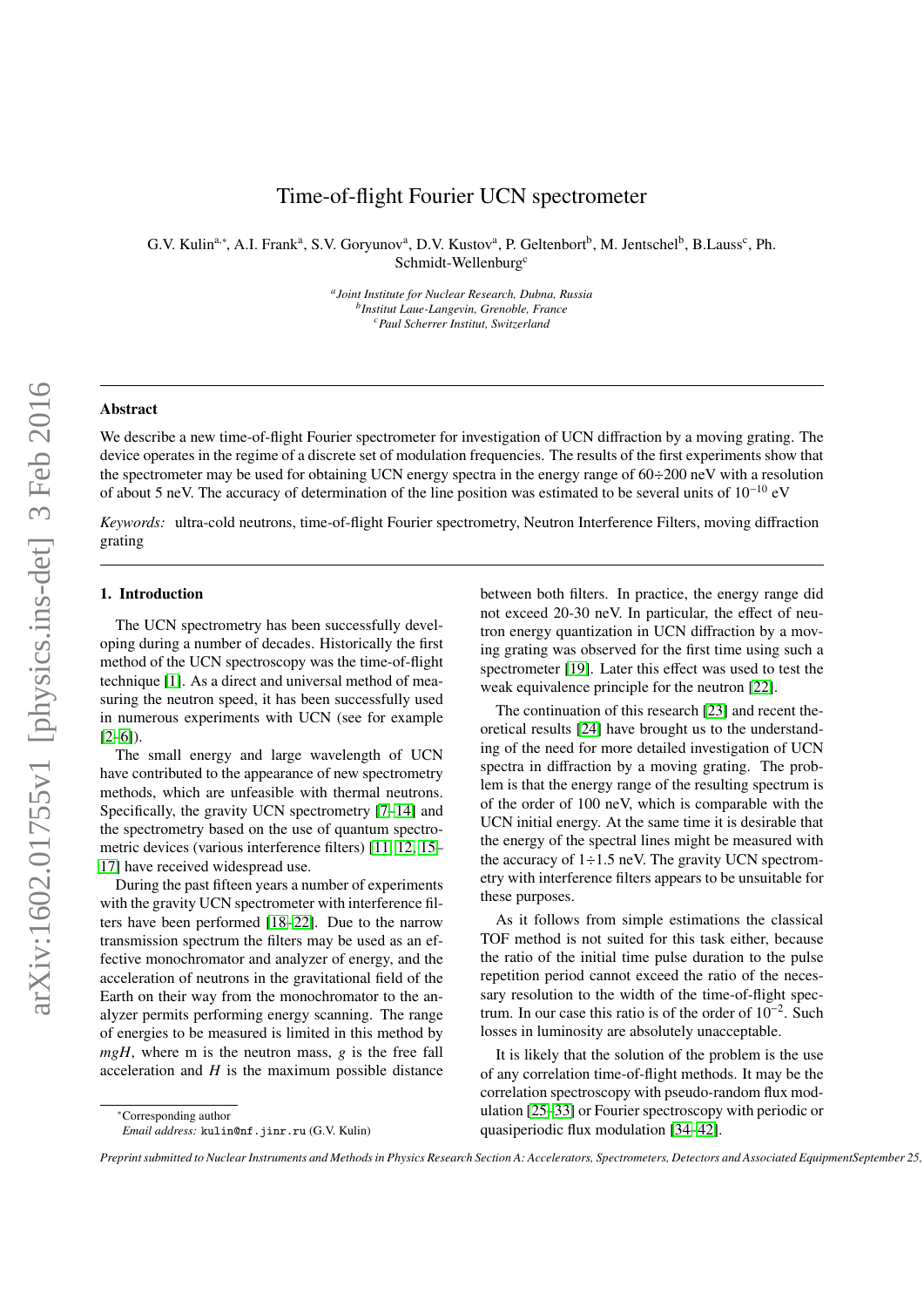Having compared the two approaches, we have chosen the Fourier TOF spectroscopy [\[43\]](#page-7-5). The point is that we had a UCN spectrometer with periodic flux modulation [\[23\]](#page-6-12), which could be relatively easily transformed into a TOF Fourier-spectrometer. On the other hand, the use of pseudo-random flux modulation was bound to lead to a dramatic loss of intensity because its realization would severely limit the beam cross-section, which in our case had a shape of a ring.

Such a UCN Fourier spectrometer was built and in the present paper we report the results of its experimental test.

## 2. Time-of-flight Fourier spectroscopy with periodic flux modulation. Idea of the method

Let the aim of the measurement be the distribution of times  $I(t)$  that neutrons spend for the flight along the known path length. This time-of-flight spectrum is evidently related to the velocity distribution. The spectrum might be directly measured if neutrons would be generated in an ideally narrow  $\delta$ -like time pulse. In the general case the detector response is

$$
Z(t) = \int_{0}^{\infty} I(t')\theta(t - t') dt',
$$
 (1)

where  $\theta(t)$  describes the time dependence of the initial flux.

If the initial flux is modulated harmonically then

$$
Z(t) = \int_{0}^{\infty} I(t') \sin[\omega(t - t')] dt', \qquad (2)
$$

Each small part of the time spectrum contributes its harmonic to the detector count rate and the phase shift of this harmonic relative to the modulation phase is defined by the time of flight and modulation frequency. Since the time spectrum may be represented by a Fourier expansion

$$
I(t) = \int_{0}^{\infty} R(\omega) \sin[\omega t - \phi(\omega)] d\omega,
$$
 (3)

 $Z(t)$  in equation [\(2\)](#page-1-0) can be interpreted as a Fourierharmonic of the initial spectrum. For the reconstruction of the initial spectrum in an ideal case it is necessary to find functions  $R(\omega)$  and  $\phi(\omega)$  in an infinitely large range of frequencies  $\omega$ .

In modern Fourier spectrometers the correlation between the count rate and delayed function of the beam modulation is measured instead of amplitudes and phases of the count rate oscillation [\[41,](#page-7-6) [42\]](#page-7-4). But since there was a device at our disposal with a fairly stable low-frequency beam modulator of periodic operation, we decided that at the initial stage of the work the measurement with a discrete set of frequencies  $\omega_k$  would be acceptable. Then the results of the measurement are the amplitudes  $R_k$  and phases  $\phi_k$  of the count rate oscillation for all frequencies  $\omega_k$ . Having a rather large amount of such data it is possible to reconstruct the initial time-offlight spectrum in any time interval

<span id="page-1-1"></span>
$$
I_{exp}(t) = \frac{\pi}{2} \sum_{k} R_k \sin(\omega_k t + \phi_k).
$$
 (4)

Unfortunately, the use of a discrete set of frequencies results in the appearance of phantom fragments in the reconstructed spectrum, which are identical to the real spectrum and repeat with a period  $T_{ph} = 2\pi/\Delta\omega$ , where  $\Delta\omega$  is the step of frequency variation.

In practice, flux modulation is usually realized using the so-called Fourier chopper which consists of a rotating rotor with a large number of slits and a fixed stator with one or several slits. All slits are of equal angular width and separated by areas with the same width that are nontransparent to neutrons. As a result, the flux is modulated by a periodic function  $\theta(t)$ in the form of repetitive pulses of triangular shape immediately following each other. This function does not differ too much from a harmonic function, but in addition to the basic frequency  $\omega_k^1 = 2\pi/T_k$ , there is an admixture of high-order oscillation with frequencies Only the third-order harmonic  $(n=2)$  contributes notice $h_k^n = (2n - 1)\omega_k^1$ . Here  $T_k$  is the pulse repetition period.<br>
nly the third-order harmonic (n–2) contributes noticeably to the spectrum, which, if necessary, can be taken into account during processing.

## <span id="page-1-0"></span>3. The spectrometer

The spectrometer is a slightly modified version of the device described in [\[23\]](#page-6-12). It is shown in Figur[e1.](#page-2-0) Ultracold neutrons are fed to the entrance chamber through the UCN neutron guide and, after a number of reflections, fall down the annular channel with the lower section closed by a monochromator, which is a five-layer Ni-Ti interference filter [\[12,](#page-6-6) [13,](#page-6-13) [43\]](#page-7-5). To suppress the background of neutrons with energies higher than the effective potential of nickel, the filter- monochromator is combined with a multilayer "superwindow filter [\[12\]](#page-6-6). In the experiments with a moving grating (see [\[23\]](#page-6-12) for details) the latter was placed directly below the monochromator. It could be rotated by a motor.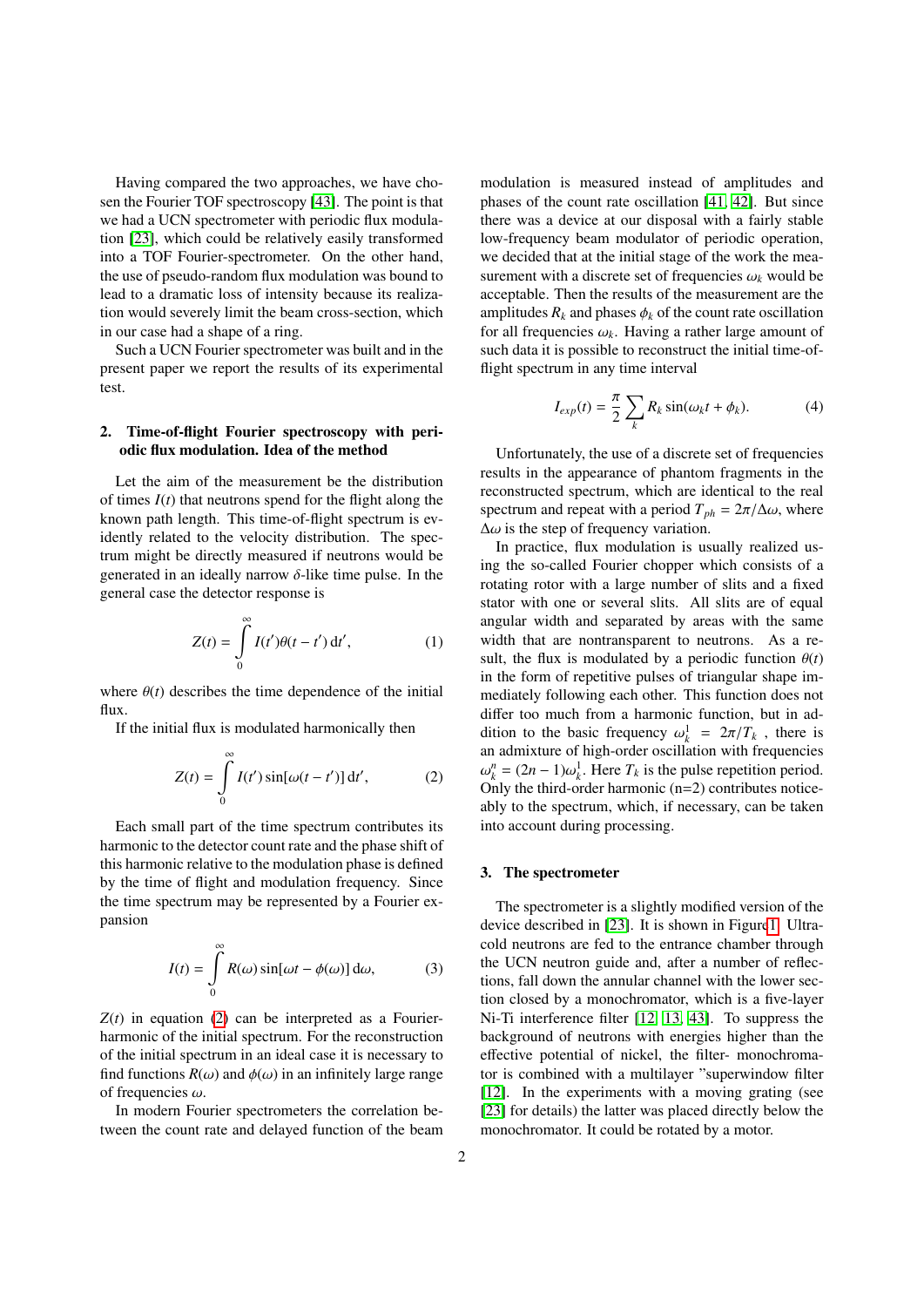<span id="page-2-0"></span>

<span id="page-2-1"></span>Figure 1: Time of flight Fourier spectrometer: general view (at the left) and its upper part (at the right): 1 - feeding guide, 2 - entrance chamber, 3 - annular channel, 4 - filter-monochromator, 5- grating, 6- rotor of the Fourier modulator, 7- vertical glass guide, 8- detector, 9- vacuum vessel



Figure 2: Rotors for the Fourier chopper (at the left) and for the classical TOF measurement (at the right)

The neutron flux with the spectrum which is formed by the combination of two filters and transformed by the quantum modulator – moving diffraction grating (if the latter is used) comes to the spectrometric part of the device. It comprises a Fourier chopper, vertical neutron guide and detector. The Fourier chopper consists of a rotating rotor and stator. The rotor is a 2-mm-thick titanium disc about 40 cm in diameter with twelve radial slits (see Figure [2\)](#page-2-1). The stator is a titanium diaphragm with only one slit. It is placed at the inlet section of the vertical neutron guide.

As in [\[23\]](#page-6-12) the rotor is driven by a Phytron stepper motor VSS-65HV located outside the vacuum volume and connected to the rotor via a toothed belt and magnetic coupling. The rotation frequency of the rotor may reach 1800 rpm, which corresponds to a modulation frequency of 360 Hz. For the use of the electronic control system an infrared Honeywell sensor HOA2006- 001 and a small slot at the periphery of the rotor are used. Stability of the rotor rotation frequency is of the

order of 10<sup>−</sup><sup>4</sup> .

Upon passing through the modulator, UCNs come to the vertical neutron guide formed by six 95×680 mm flout glass plates and reach the scintillation detector.

## 4. Test objects and procedure of the measurement

To test the spectrometer, four objects were chosen: three interference filters [\[12,](#page-6-6) [13,](#page-6-13) [43\]](#page-7-5) (hereinafter referred to as filter 1,2,3) and diffraction grating. Their short descriptions are given below.

- 1. Filter 1 is a five-layer filter with alternating layers of NiMo and TiZr with design values of thickness 24.5-23.0-48.0-23.0-24.5 nm.
- 2. Filter 2 is a nine- layer filter with alternating layers of NiMo and TiZr with design values of thickness 12.5-23-32-23-38-23-32 -23-12.5 nm.
- 3. Filter 3 is a five- layer filter with alternating layers of Ni(N) and TiZr with design values of thickness 23-23.7-24.5-23.7-23.0 nm.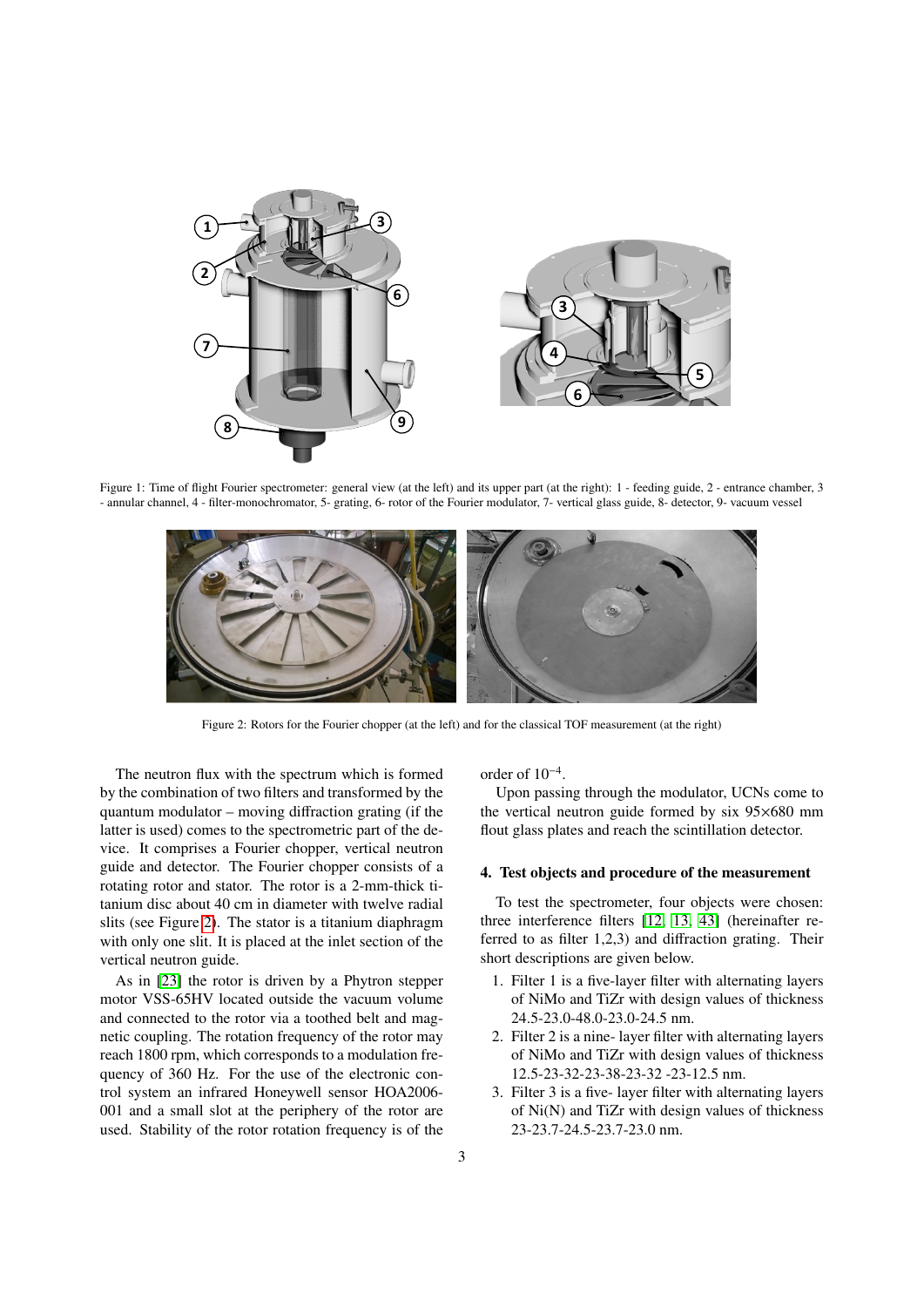4. Rotating diffraction grating. It was prepared on the surface of a silicon disc 150 mm in diameter and 0.6 mm thick. Radial grooves were made in the peripheral region of the disc, which is a ring with an average diameter of 12 cm and a width of about 2 cm. The widths of the grooves are proportional to the radius and this proportionality ensures a constant angular distance between the grooves equal to a half period. The angular period of the structure is exactly known to be  $\alpha = 2\pi/N$  with N = 94500. The grating was manufactured by Qudos Technology Ltd. $<sup>1</sup>$  $<sup>1</sup>$  $<sup>1</sup>$ </sup>

<span id="page-3-2"></span>

Figure 3: Time-of-flight spectrum formed by filter 1 and "superwindow"



Figure 4: Time-of-flight spectrum formed by filter 2 and "superwindow"

Herein, we do not provide the calculated transmittivity of filters 1 and 2, as it is very similar to that displayed in Figures (3) and (4) of [\[23\]](#page-6-12). Spectra of UCN transmitted through these filters were obtained by a standard TOF method using the same spectrometer as in [\[23\]](#page-6-12). The chopper used in the measurement is shown in Figure [2.](#page-2-1)

Filter 3 was characterized by the splitting of the transmission line (see details in [\[12,](#page-6-6) [13,](#page-6-13) [44\]](#page-7-7)). In the regime of Fourier spectrometry filters 1-3 together with the filter-superwindow served as a monochromator. In the experiments with the moving grating the latter operated as a high-frequency phase modulator, which resulted in the splitting of the spectrum formed by the monochromator into a number of lines [\[19,](#page-6-11) [21\]](#page-6-14)].

As noted above, when the setup was used as a Fourier spectrometer the neutron flux was modulated by the Fourier chopper operating with the specified frequency. The measurement system registered the time of arrival of pulses from the sensor of the chopper and from the detector and these data were recorded sequentially to a file. The modulation frequency  $f_k$  ranged from 6 to 360 Hz. It was increased with a step of 6 Hz (in some measurements by 12 Hz) and upon reaching the maximum value decreased again. The duration of each measurement was usually 1000 s. The count rate was several counts per second.

<span id="page-3-1"></span>

Figure 5: Count rate oscillation at the measurement with filter 1. Modulation frequency f=60 Hz

The data obtained in each measurement with the modulation frequency  $f_k$  were fitted by the sine function, as shown in Figure [5.](#page-3-1) The result of such fitting was the values of amplitude  $R_k$  and phase  $\phi_k$  of the count rate oscillation. The dependence of the amplitude on the modulation frequency is shown in Figure 6. After substitution of the obtained  $R_k$  and phase  $\phi_k$  into the equa-tion [\(4\)](#page-1-1) and taking into account that  $\omega_k = 2\pi f_k$ , it is easy to obtain the time-of-flight spectrum.

<span id="page-3-0"></span><sup>1</sup>Qudos Technology Ltd, Rutherford Appleton Laboratory, OX11 0QX Chilton, United Kingdom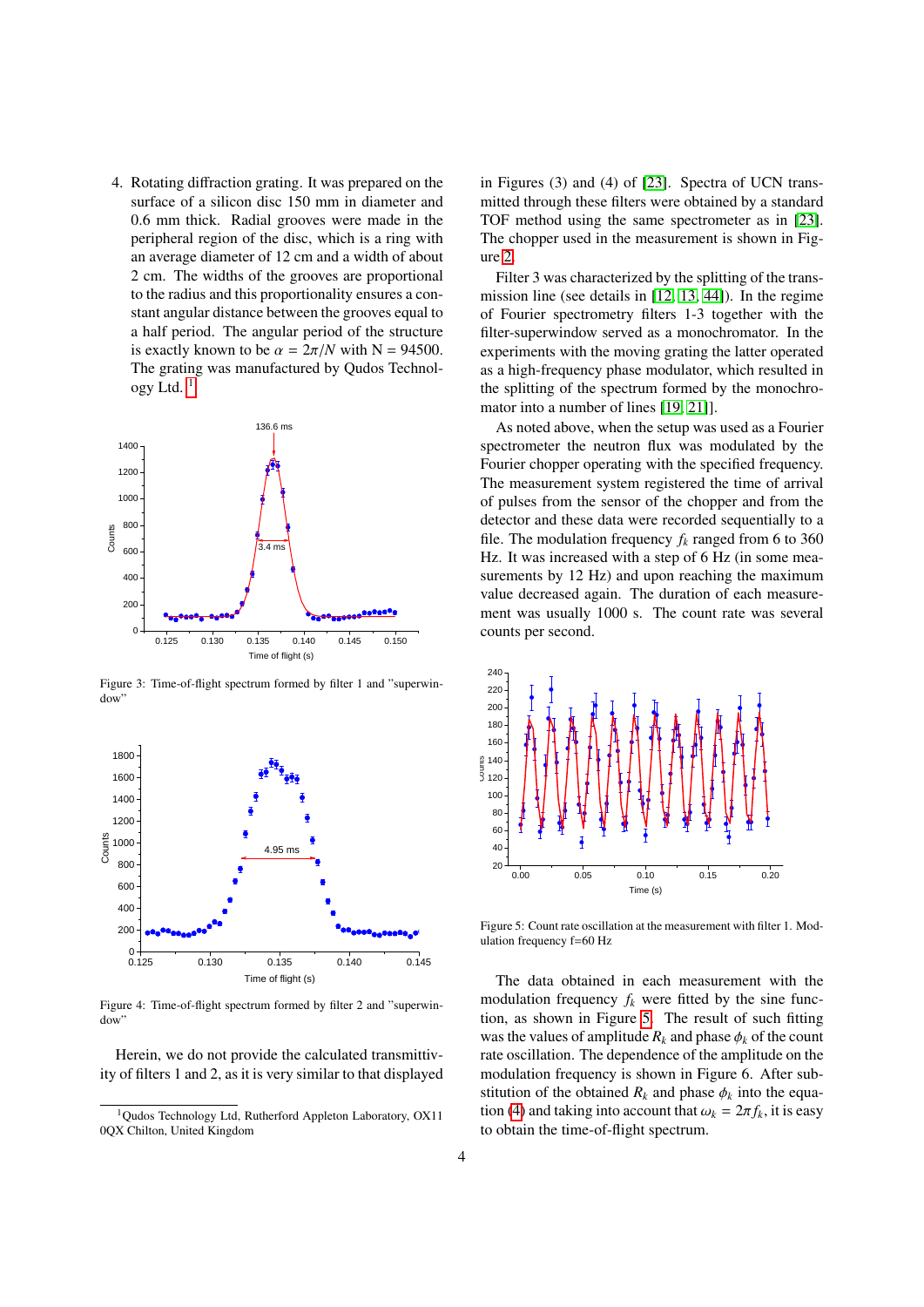

Figure 6: The dependence of the amplitude of the count rate oscillation on the modulation frequency for the measurements with three different filters

It should be noted that due to the vertical orientation of the spectrometer and the effect of the Earth's gravity the neutron time of flight does not linearly depend on the initial velocity. Sometimes for the correct interpretation of the results it was necessary to recalculate the time spectrum into the initial energy spectrum. In addition to the relation of energy and time of flight given by the formula

<span id="page-4-1"></span>
$$
E = \frac{m}{2} \left( \frac{H^2}{t^2} - gH + \frac{g^2 t^2}{4} \right),
$$
 (5)

it was also necessary to take into account the nonlinear relation between the widths of time and energy "channels" on the abscissa axis. The relation between *N<sup>t</sup>* and *N<sup>E</sup>* values, which are proportional to the intensities in time and energy channels, respectively, is given by the relation

<span id="page-4-2"></span>
$$
N_E = N_t \left[ m \left( \frac{H^2}{t^3} - \frac{g^2 t}{4} \right) \right]^{-1}, \tag{6}
$$

where *m* is the neutron mass, *g* is the free fall acceleration and *H* is the height of the Fourier chopper above the detector.

#### 5. Experimental results

The time-of-flight spectra obtained as a result of Fourier synthesis are shown in Figure [7.](#page-4-0) It is interesting to compare the positions of the peaks in the TOF spectra formed by filter 1 and obtained using two different methods (see Figure [3](#page-3-2) and the upper plot in Figure [7\)](#page-4-0). They are rather similar and the small difference of the order of 1.5 ms is probably due to a small error in the time delay between the master-pulse and the moment of opening of the chopper window.

<span id="page-4-0"></span>

Figure 7: Time-of-flight spectra measured by the Fourier spectrometer. Energy spectra formed by filters 1-3 in combination with filter "superwindow"

As mentioned above, the third filter was distinguished by the splitting of the energy line in the spectrum of transmitted neutrons. Such spectrum has never been measured by the classical TOF method, but we had the results of the measurement of the convolution of the filter transmission function with the transmission function of another filter-analyzer (so-called scanning curve). The measurement was made in 2000 using the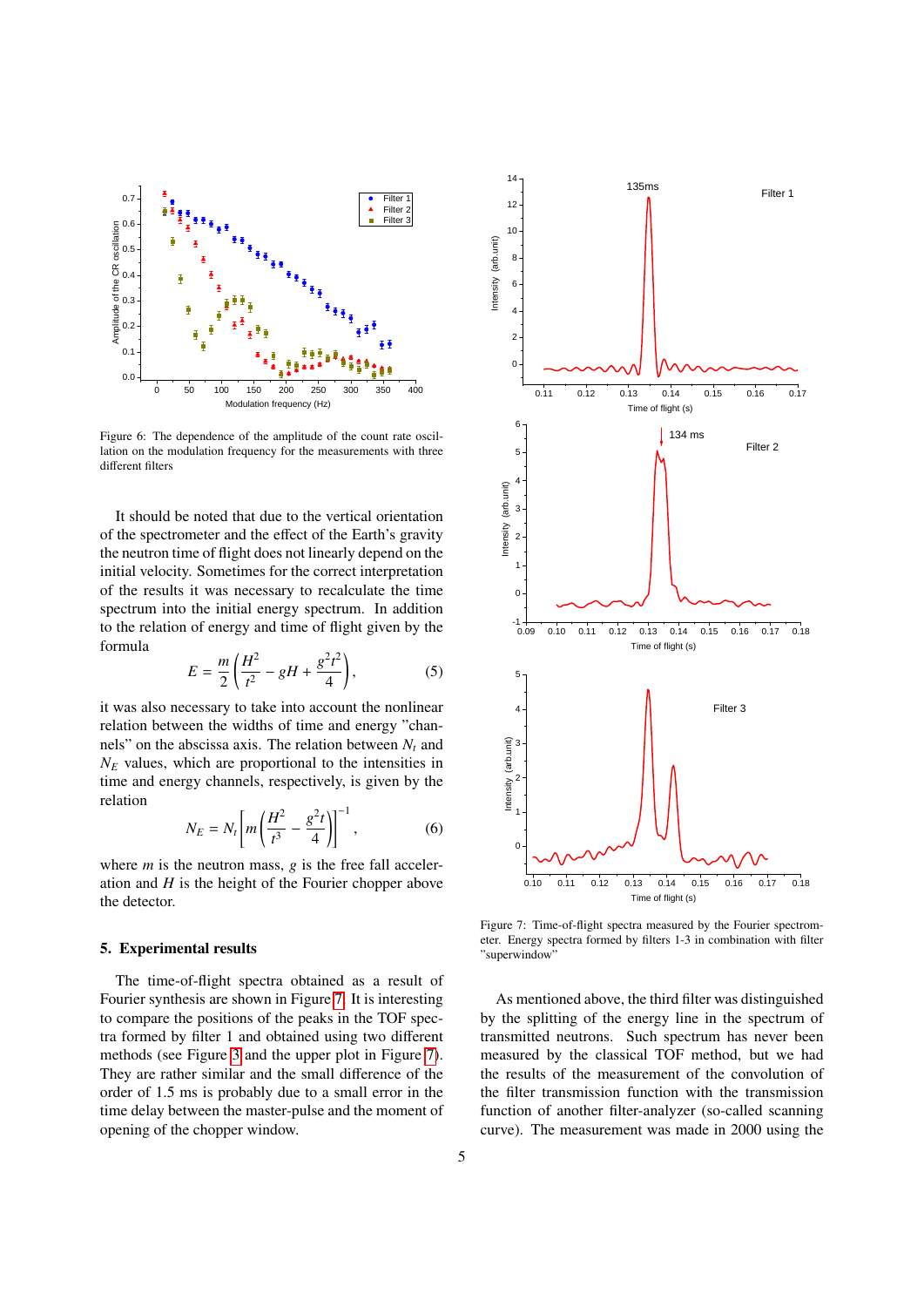Gravity UCN spectrometer [\[12,](#page-6-6) [13,](#page-6-13) [44\]](#page-7-7). Knowing the convolution of two transmission functions it is possible to determine the difference between the energies of two lines with a high precision, but not their absolute values. That is because the parameters of the filter-analyzer were known only from calculations and the accuracy of these estimates was of the order of some neV.

To compare the spectrum measured with filter 3 (see the lower plot in Figure [7\)](#page-4-0) with the previous results, the obtained TOF spectrum was recalculated to the energy spectrum in accordance with formulas [\(5\)](#page-4-1), [\(6\)](#page-4-2). To match two spectra, the energy scale in the plot of the results of 2000 was shifted by 4 neV. This value is likely to be the estimation of the error of the calculated position of the used filter-analyzer. The results of this comparison are shown in Figure [8.](#page-5-0) For illustrative purposes the plot of TOF spectrum was normalized to the scanning curve.

<span id="page-5-0"></span>

Figure 8: Spectra of neutrons transmitted through filter 3 obtained by two different methods. The solid line corresponds to the spectrum measured by the Fourier spectrometer. The dots are the scanning curve measured in 2000 by the UCN Gravity spectrometer. See the text for details

For a qualitative estimation of measurement precision we fitted the data that had been obtained using the gravity spectrometer by two Gaussians with a linearly increasing background. The distance between two peaks was found as  $15.15 \pm 0.26$  neV. For the spectrum obtained as a result of Fourier synthesis such a procedure is not quite correct, as it is formed not by a set of points with error bars, but is a continuous curve. Nevertheless, the positions of peak centers may be found by fitting the curve by Gaussians. The distance between the peaks obtained in such a way was 15.5 neV. The error of this value was not defined due to uncertainty in the errors of the fitted spectrum. However, comparison of these two values allows to estimate the determination accuracy for the peak position to be several units of  $10^{-10}$  neV.

As noted above, our aim was to create a setup appropriate for obtaining UCN spectra in a rather wide energy range. The first attempt to perform such a measurement has been done and the time-of-flight spectra of neutrons passing through the diffraction grating in rest and being rotated have been measured in the energy range from 60 to approximately 200 nev (see Figures [9,](#page-5-1) [10\)](#page-5-2). Although these first measurements have been done with rather pure statistics the lines of the zero,  $\pm$  first and ± second diffraction orders can be clearly seen. A more detailed discussion of these results and comparison with the theory [\[24\]](#page-7-0) will be reported elsewhere.

<span id="page-5-1"></span>

Figure 9: Time-of-flight spectrum of UCN passing through the grating in rest (dashed line) and rotating grating (solid line)

<span id="page-5-2"></span>

Figure 10: Energy spectrum of UCN passing through the grating rotating with 3600 rpm. Peaks of the zero,  $\pm$  first and  $\pm$  second diffraction orders can be seen

The zero-order peak that can be seen in both figures corresponds to the neutrons whose energy has not changed when passing through the grating. The position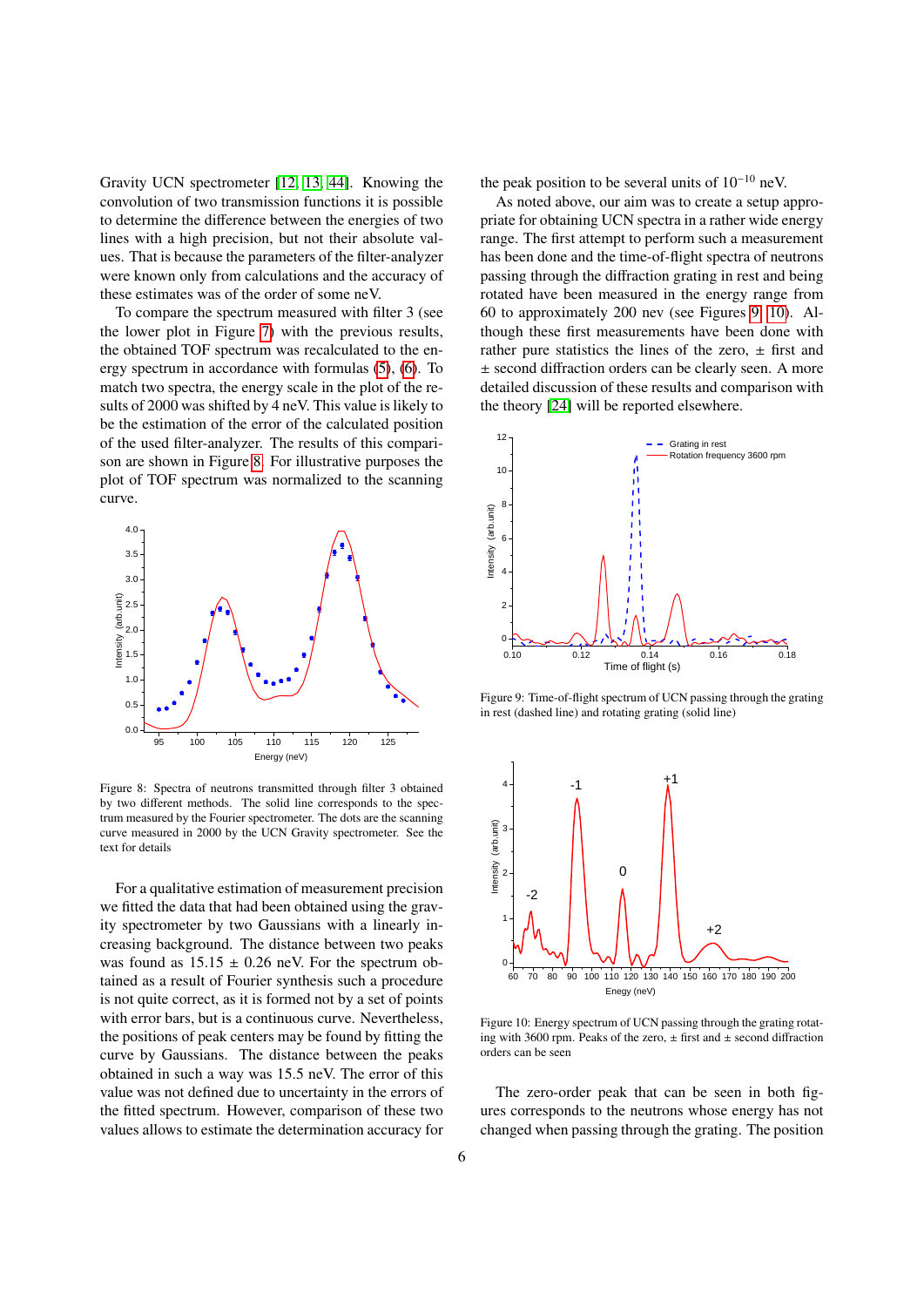of the peak was measured three times: when the grating was at rest and when it rotated at two different speeds. Since the three measurements were quite independent, their results may be used to assess the accuracy of the measurement of the energy position of lines in the spectrum. To compare the results, the lines were fitted by a Gaussian function. The obtained results are shown in the table below.

Table 1: Parameters of the zero-order diffraction peak obtained in different measurements

| Rotation speed of<br>the grating (rpm) | Position of the<br>maximum, neV | FWHM (neV)       |
|----------------------------------------|---------------------------------|------------------|
| $\mathbf{0}$                           | $115.78 \pm 0.051$              | $5.98 \pm 0.134$ |
| 3600                                   | $115.68 \pm 0.02$               | $4.49 \pm 0.092$ |
| 4800                                   | $115.90 \pm 0.06$               | $4.33 \pm 0.21$  |

It should be stressed that the errors presented in the Table above cannot be interpreted as measurement errors. They are the errors from fitting the continuous spectra of unknown accuracy by Gaussians. The meaningful data are the position of the peak center of gravity and FWHM.

It can be seen that the obtained positions of the zeroorder line maxima differ by  $(1 \div 2) \times 10^{-10}$  eV, which corresponds to the error in the time of flight of the order of 0.1 ms. These data qualitatively characterize the spectrometric quality of the device. As for the resolution of the spectrometer it corresponds to the FWHM of peaks. As can be seen from the table it is of the order of 5 neV, which corresponds to the time resolution of the order of 3 ms. It is close to the theoretical estimate, which is equal to the minimum modulation period of a Fourier chopper, which in our case was 2.8 ms.

#### 6. Conclusion

We reported on the development of the time-of-flight UCN Fourier spectrometer designed mainly for studying the non-stationary phenomenon of neutron diffraction by a moving grating. This device is a modification of the gravity spectrometer [\[23\]](#page-6-12) and that is why the first tests of the new device were carried out in the regime of the discrete spectrum of beam modulation and off- line data processing. This regime is not optimal but it made it possible to obtain the first results in a relatively short time. The results of the test have shown that this device allows UCN energy spectra to be measured in the energy range of 60÷200 neV with the resolution of the order of 5 neV. The accuracy of the determination of the

line position was estimated was estimated to be several units of  $10^{-10}$  eV.

The activities on further improvement of the device will be aimed at increasing its luminosity. In addition, the spectrometer will be modified for using a continuous spectrum of modulation frequencies, which will improve the parameters of the device.

The authors are very grateful to Tomas Brenner for his outstanding technical support. This work was supported by the Russian Foundation for Basic Research (RFBR grant 15-02-02509).

#### References

- <span id="page-6-0"></span>[1] A. Steyerl, Zeitschrift für Physik 252 (1983) 371.
- <span id="page-6-1"></span>[2] J. Lynn, W. Miller, T. Dombeck, Physica 120b (1983) 114.
- [3] P. Fierlinger, A. Pichlmaier, H. Rauch, Nuclear Instruments and Methods in Physics Research Section A: Accelerators, Spectrometers, Detectors and Associated Equipment 557 (2006) 572.
- [4] C. M. Lavelle, C.-Y. Liu, W. Fox, et al., Physical Review C 82 (2010) 015502.
- [5] E. I. Sharapov, C. L. Morris, M. Makela, Physical Review C 88 (2013) 037601.
- <span id="page-6-2"></span>[6] K. Mishima, S. Imajo, M. Hino, et al., Journal of Physics: Conference Series 528 (2014) 012030.
- <span id="page-6-3"></span>[7] L. Y. Groshev, V. N. Dvoretsky, A. M. Demidov, et al., Physics Letters B 34 (1971) 293.
- [8] Y. Y. Kosvintsev, E. N. Kulagin, Y. A. Kushnir, et al., Nuclear Instruments and Methods 143 (1977) 133.
- [9] D. J. Richardson, S. K. Lamoreaux, Nuclear Instruments and Methods in Physics Research Section A: Accelerators, Spectrometers, Detectors and Associated Equipment 284 (1989) 192.
- [10] H. Schehenhofer, A. Steyerl, Physical Review Letters 39 (1977) 1310.
- <span id="page-6-5"></span>[11] A. Steyerl, Zeitschrift für Physik B Condensed Matter 30 (1978) 235.
- <span id="page-6-6"></span>[12] I. Bondarenko, V. I. Bodnarchuk, S. N. Balashov, Physics of Atomic Nuclei 62 (1999) 721.
- <span id="page-6-13"></span>[13] I. Bondarenko, S. Balashov, A.Cimmino, et al., Nuclear Instruments and Methods in Physics Research Section A: Accelerators, Spectrometers, Detectors and Associated Equipment 440 (2000) 591.
- <span id="page-6-4"></span>[14] D. Kartashov, E. Lychagin, A. Muzychka, et al., International Journal of Nanoscience 6 (2007) 501.
- <span id="page-6-7"></span>[15] A. Seregin, Journal of Experimental and Theoretical Physics 73 (1977) 1634.
- [16] Y. Pokotilovskii, A. A. Stoyka, I. G. Shelkova, Pribory i Tekhnika Eksperimenta 1 (1980) 62, (in Russian).
- <span id="page-6-8"></span>[17] A. Steyerl, W. Drexel, S. Malik, E. Gutsmiedl, Physica B 151 (1988) 36.
- <span id="page-6-9"></span>[18] A. I. Frank, V. I.Bodnarchuk, P. Geltenbort, et al., Physics of Atomic Nuclei 66 (2003) 1831.
- <span id="page-6-11"></span>[19] A. Frank, S. Balashov, I. Bondarenko, et al., Physics Letters A 311 (2003) 6.
- [20] A. I. Frank, P. Geltenbort, G. V. Kulin, A. N. Strepetov, Journal of Experimental and Theoretical Physics Letters 78 (2003) 188.
- <span id="page-6-14"></span>[21] A. I. Frank, P. Geltenbort, G. V. Kulin, et al., Journal of Experimental and Theoretical Physics Letters 81 (2005) 427.
- <span id="page-6-10"></span>[22] A. I. Frank, P. Geltenbort, M. Jentschel, et al., Journal of Experimental and Theoretical Physics Letters 86 (2007) 225.
- <span id="page-6-12"></span>[23] G. Kulin, A.I.Frank, S.V.Goryunov, et al., Nuclear Instruments and Methods in Physics Research Section A: Accelerators,